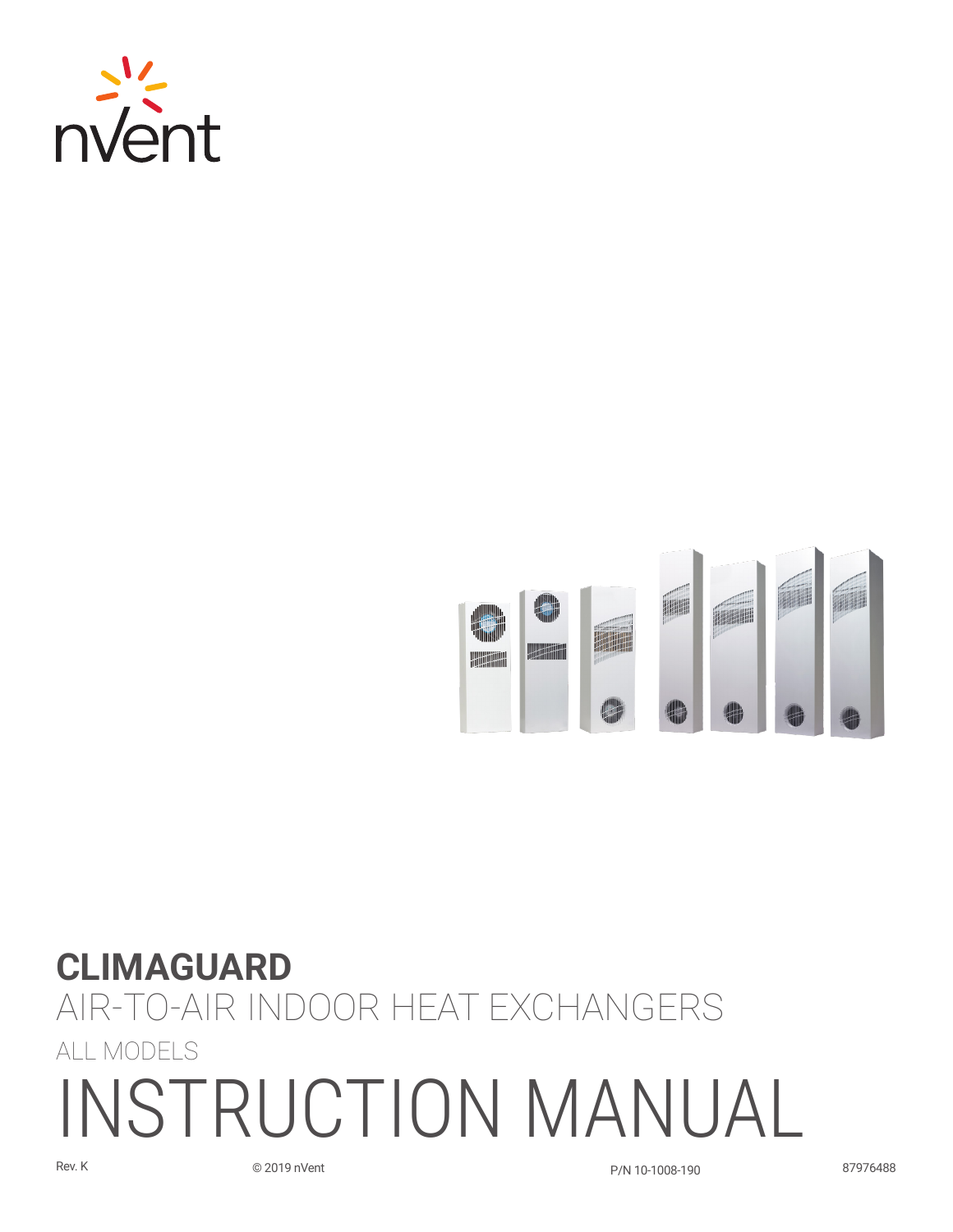## **TABLE OF CONTENTS**

## **WARRANTY AND RETURN POLICY**

https://hoffman.nvent.com/en/hoffman/warranty-information

# **F-GAS INFORMATION**

|                                                                               | <b>XR200416XXX</b><br><b>XR200426XXX</b>  | <b>XR290816XXX</b><br><b>XR290826XXX</b>  |
|-------------------------------------------------------------------------------|-------------------------------------------|-------------------------------------------|
| Refrigerant<br>Kühlmittel<br>Chłodziwo                                        | R134a                                     | R134a                                     |
| <b>GWP</b>                                                                    | 1430                                      | 1430                                      |
| Factory Charge<br>Füllmenge durch Hersteller<br>Opłata Fabryczna              | 113 Grams<br>113 Gramm<br>113 Gramów      | 156 Grams<br>156 Gramm<br>156 Gramów      |
| CO <sub>2</sub> Equivalent<br>CO <sub>2</sub> Equivalent<br>$CO22$ Ekwilalent | $0.16$ Tons<br>0,16 Tonnen<br>$0,16$ Tony | $0.22$ Tons<br>0,22 Tonnen<br>$0,22$ Tony |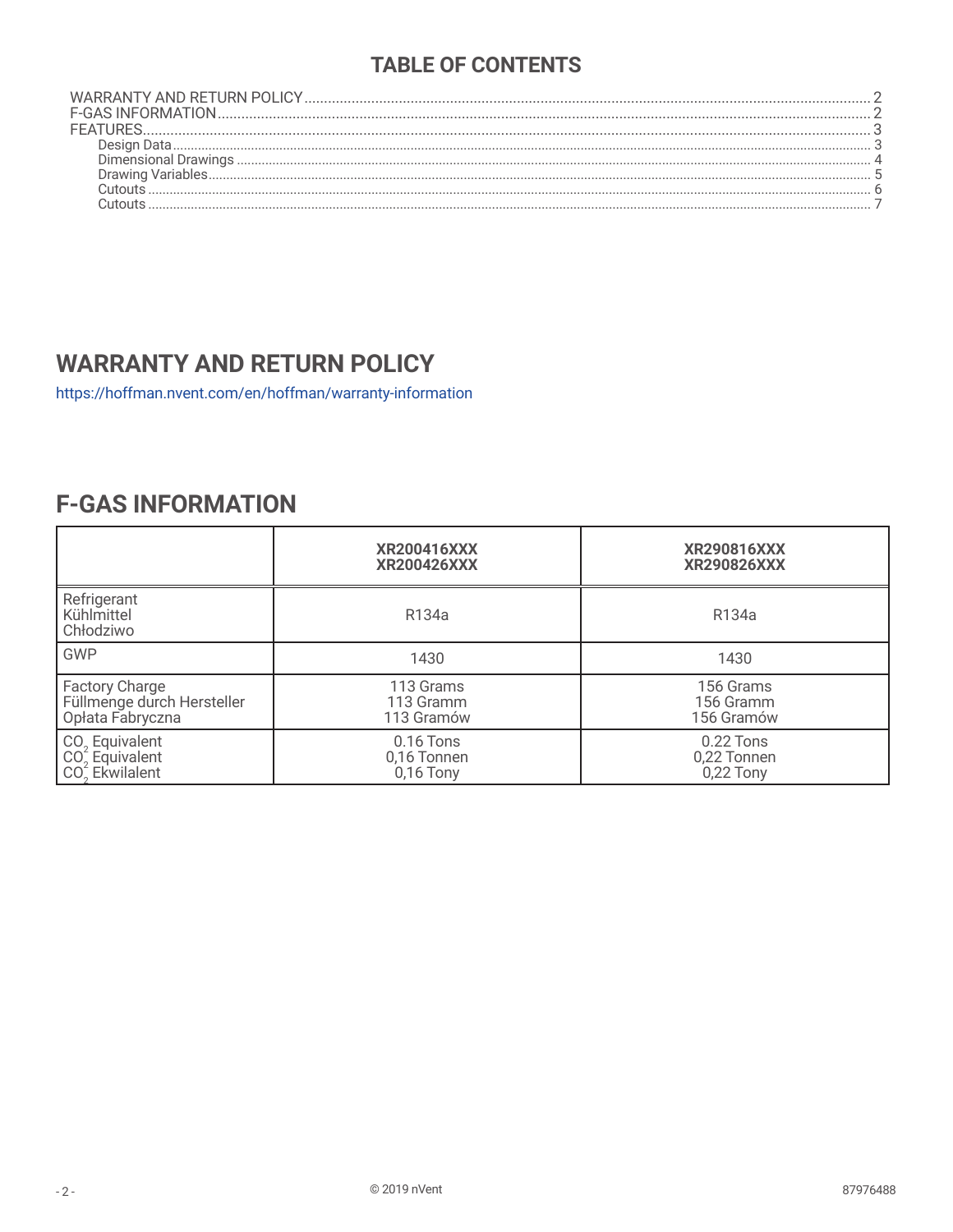# <span id="page-2-0"></span>**FEATURES**

•

- The ProAir Heat Exchangers use our unique counter-flow aluminum core for high efficiency and high performance heat transfer except for the XR20 and XR29-08 which uses a modified heat pipe core.
- Top quality impellers make these units run quietly and with increased reliability.
- Streamlined aesthetics with no visible mounting rails or fasteners. The slim design allows for mounting to narrow or shallow enclosures.
- Filter-less design for low maintenance and easy cleaning.
- Mounts front, side, top, outside, vertically or horizontally.
- Four fasteners allow simple removal of front cover for easy access.
- Each unit is 100% functionally tested.

Note: To avoid cross-threading mounting inserts, start bolts by hand before tightening with a wrench or ratchet driver.

| <b>Model</b>  | <b>Voltage</b> | Hz    | <b>Full Load</b><br><b>Amps</b> | <b>Max Ambient</b><br><b>Temperature</b><br>$(^{\circ}F/^{\circ}C)$ | <b>Shipping Weight</b><br>(lb./kg) |  |  |
|---------------|----------------|-------|---------------------------------|---------------------------------------------------------------------|------------------------------------|--|--|
| XR20-0416-012 | 115            | 50/60 | 0.6                             | 155/68                                                              | 12 lb./5.44 kg                     |  |  |
| XR20-0426-012 | 230            | 50/60 | 0.6                             | 155/68                                                              | 12 lb./5.44 kg                     |  |  |
|               |                |       |                                 |                                                                     |                                    |  |  |
| XR29-0816-012 | 115            | 50/60 | 0.6                             | 155/68                                                              | 27 lb./12.25 kg                    |  |  |
| XR29-0826-012 | 230            | 50/60 | 0.6                             | 155/68                                                              | 27 lb./12.25 kg                    |  |  |
| XR29-1816-012 | 115            | 50/60 | 1.0                             | 155/68                                                              | 34 lb./15.42 kg                    |  |  |
| XR29-1826-012 | 230            | 50/60 | 1.0                             | 155/68                                                              | 34 lb./15.42 kg                    |  |  |
|               |                |       |                                 |                                                                     |                                    |  |  |
| XR47-2416-012 | 115            | 50/60 | 1.5                             | 155/68                                                              | 51 lb./23.13 kg                    |  |  |
| XR47-2426-012 | 230            | 50/60 | 1.5                             | 155/68                                                              | 51 lb./23.13 kg                    |  |  |
| XR47-3516-012 | 115            | 50/60 | 1.5                             | 155/68                                                              | 63 lb./28.58 kg                    |  |  |
| XR47-3526-012 | 230            | 50/60 | 1.5                             | 155/68                                                              | 63 lb./28.58 kg                    |  |  |
|               |                |       |                                 |                                                                     |                                    |  |  |
| XR60-5516-012 | 115            | 50/60 | 6.7                             | 155/68                                                              | 91 lb./41.28 kg                    |  |  |
| XR60-5526-012 | 230            | 50/60 | 6.7                             | 155/68                                                              | 91 lb./41.28 kg                    |  |  |
| XR60-8416-012 | 115            | 50/60 | 6.7                             | 155/68                                                              | 115 lb./52.16 kg                   |  |  |
| XR60-8426-012 | 230            | 50/60 | 6.7                             | 155/68                                                              | 115 lb./52.16 kg                   |  |  |

#### **DESIGN DATA**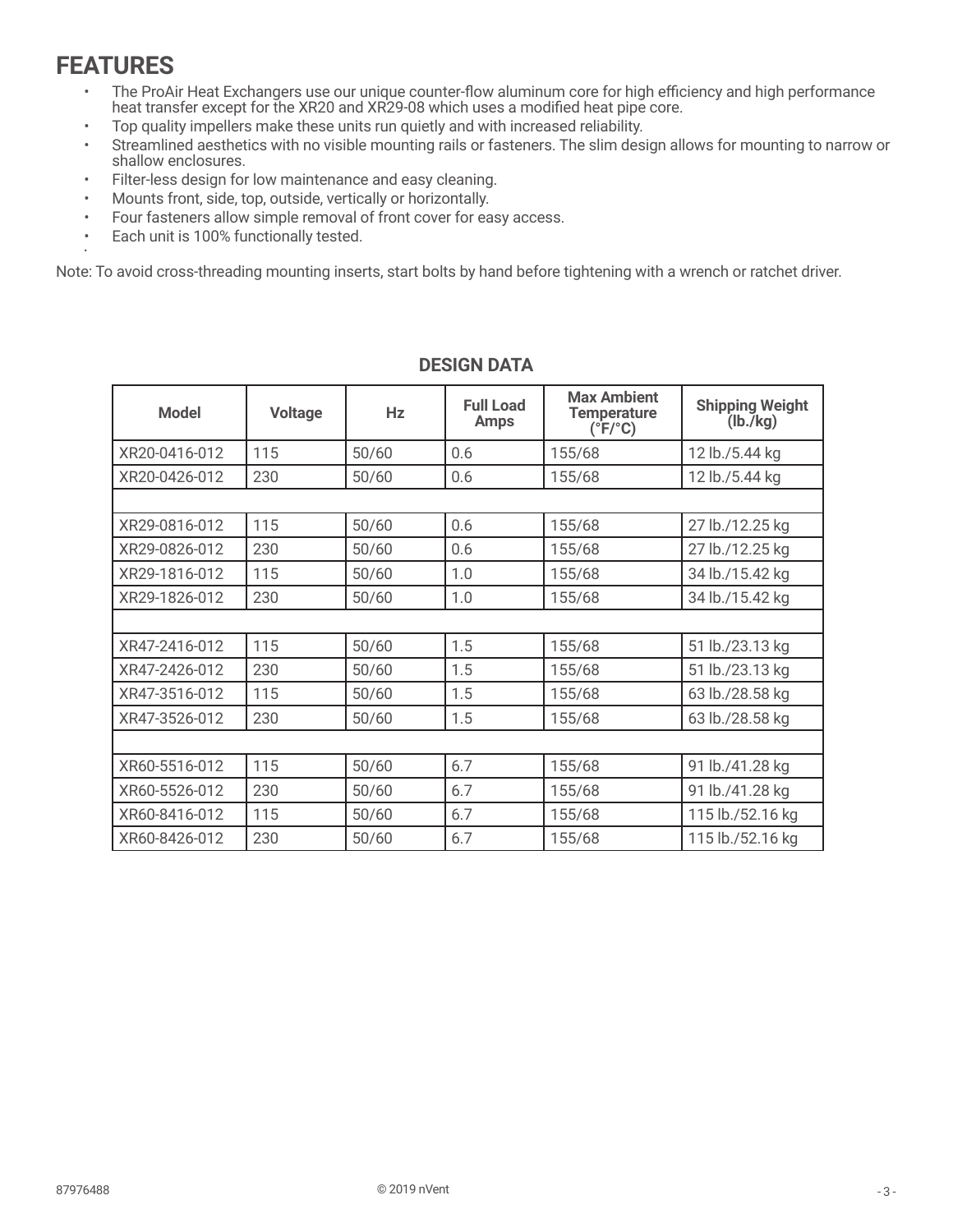<span id="page-3-0"></span>

XR20-04 / XR29-08



XR29-18 / XR47-24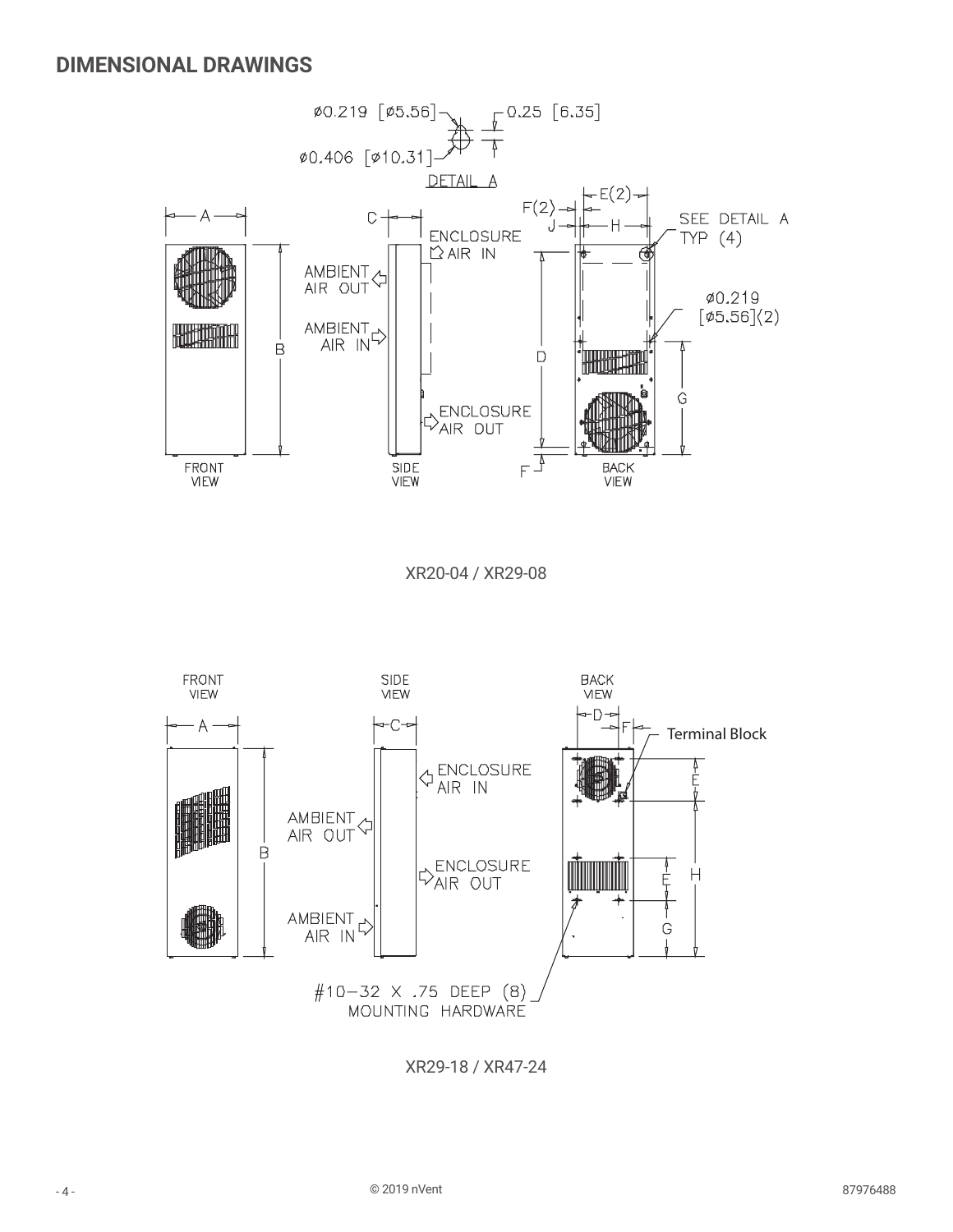<span id="page-4-0"></span>

XR47-35 / XR60-55 / XR60-84

| <b>Model</b>  | А<br>in. $(mm)$ | R<br>in. $(mm)$ | C<br>$in.$ ( $mm$ ) | D<br>in. $(mm)$ | E<br>in. $(mm)$ | F<br>$in.$ ( $mm$ ) | G<br>in. $(mm)$ | н<br>in. $(mm)$ | $in.$ ( $mm$ ) |
|---------------|-----------------|-----------------|---------------------|-----------------|-----------------|---------------------|-----------------|-----------------|----------------|
| XR20-0416-012 | 7.50            | 20.00           | 3.00                | 18.50           | 6.00            | .75                 | 10.75           | 6.63            | .44            |
| XR20-0426-012 | (190.5)         | (508.0)         | (76.2)              | (469.9)         | (152.4)         | (19.1)              | (273.1)         | (168.4)         | (11.1)         |
| XR29-0816-012 | 10.00           | 29.50           | 3.10                | 27.50           | 8.00            | 1.00                | 14.75           | 8.00            | 1.00           |
| XR29-0826-012 | (254.0)         | (749.3)         | (78.7)              | (698.5)         | (203.2)         | (25.4)              | (374.7)         | (203.2)         | (25.4)         |
| XR29-1816-012 | 10.24           | 29.66           | 5.92                | 6.00            | 6.00            | 2.08                | 8.08            | 22.20           | 22.44          |
| XR29-1826-012 | (260.1)         | (753.4)         | (150.4)             | (152.4)         | (152.4)         | (52.8)              | (205.2)         | (564.0)         | (570.0)        |
| XR47-2416-012 | 10.24           | 47.16           | 5.92                | 7.00            | 8.50            | 1.58                | 10.08           | 37.71           | 38.04          |
| XR47-2426-012 | (260.1)         | (1197.9)        | (150.4)             | (177.8)         | (215.9)         | (40.1)              | (256.0)         | (957.8)         | (966.2)        |
| XR47-3516-012 | 15.24           | 47.16           | 5.92                | 6.00            | 8.50            | 1.58                | 10.08           | 37.71           | 38.04          |
| XR47-3526-012 | (387.1)         | (1197.9)        | (150.4)             | (152.4)         | (215.9)         | (40.1)              | (256.0)         | (957.8)         | (966.2)        |
| XR60-5516-012 | 15.24           | 59.66           | 5.92                | 6.00            | 10.75           | 1.58                | 20.83           | 48.08           | 48.66          |
| XR60-5526-012 | (387.1)         | (1515.4)        | (150.4)             | (152.4)         | (273.1)         | (40.1)              | (275.1)         | (1221.2)        | (1235.8)       |
| XR60-8416-012 | 15.24           | 59.66           | 9.92                | 6.00            | 10.75           | 1.58                | 20.83           | 48.08           | 48.66          |
| XR60-8426-012 | (387.1)         | (1515.4)        | (2.52.0)            | (152.4)         | (273.1)         | (40.1)              | (275.1)         | (1221.2)        | (1235.8)       |

#### **DRAWING VARIABLES**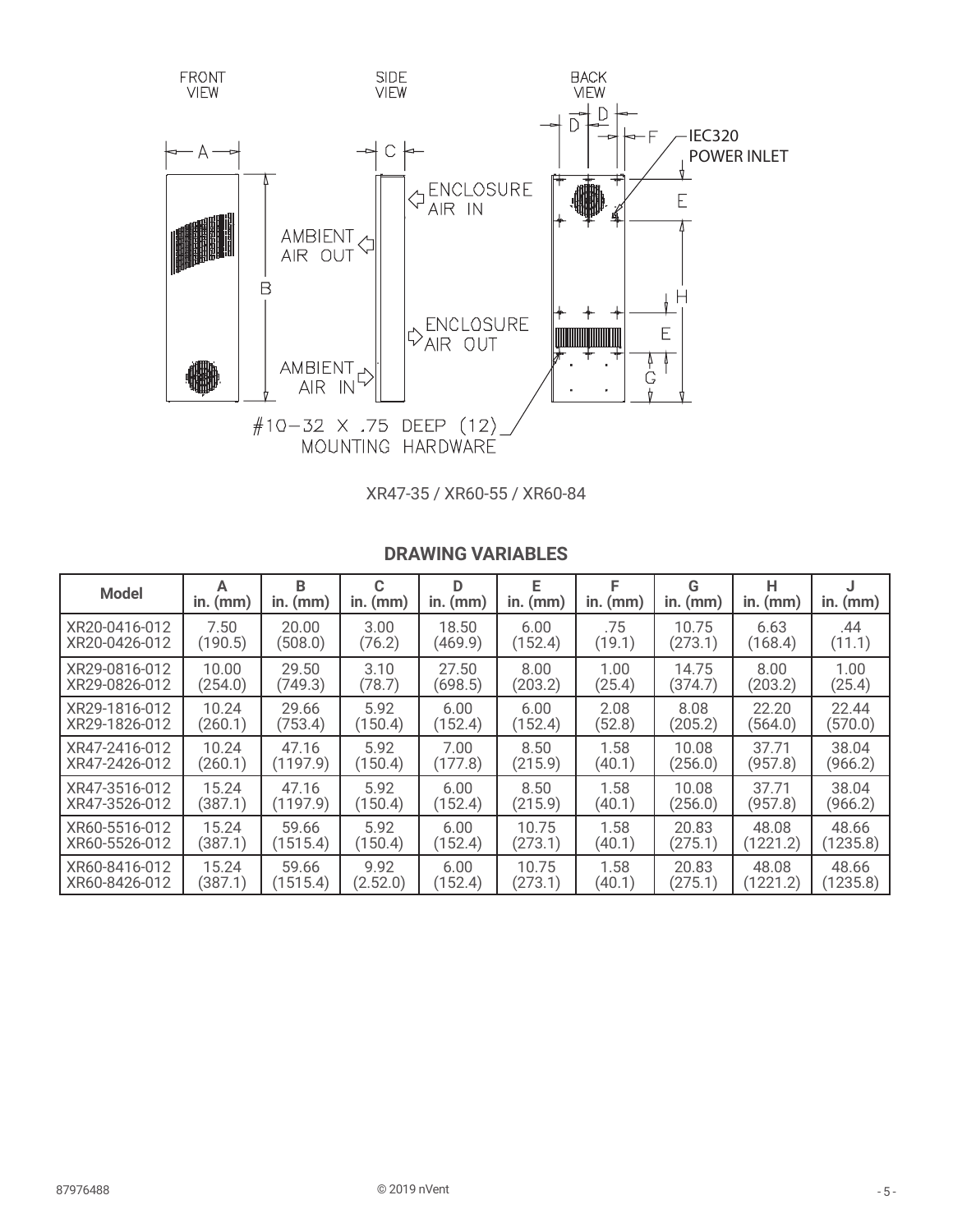## <span id="page-5-0"></span>**CUTOUTS**



**XR20-04**





1. Dashed lines represent heat exchanger.



**XR29-08**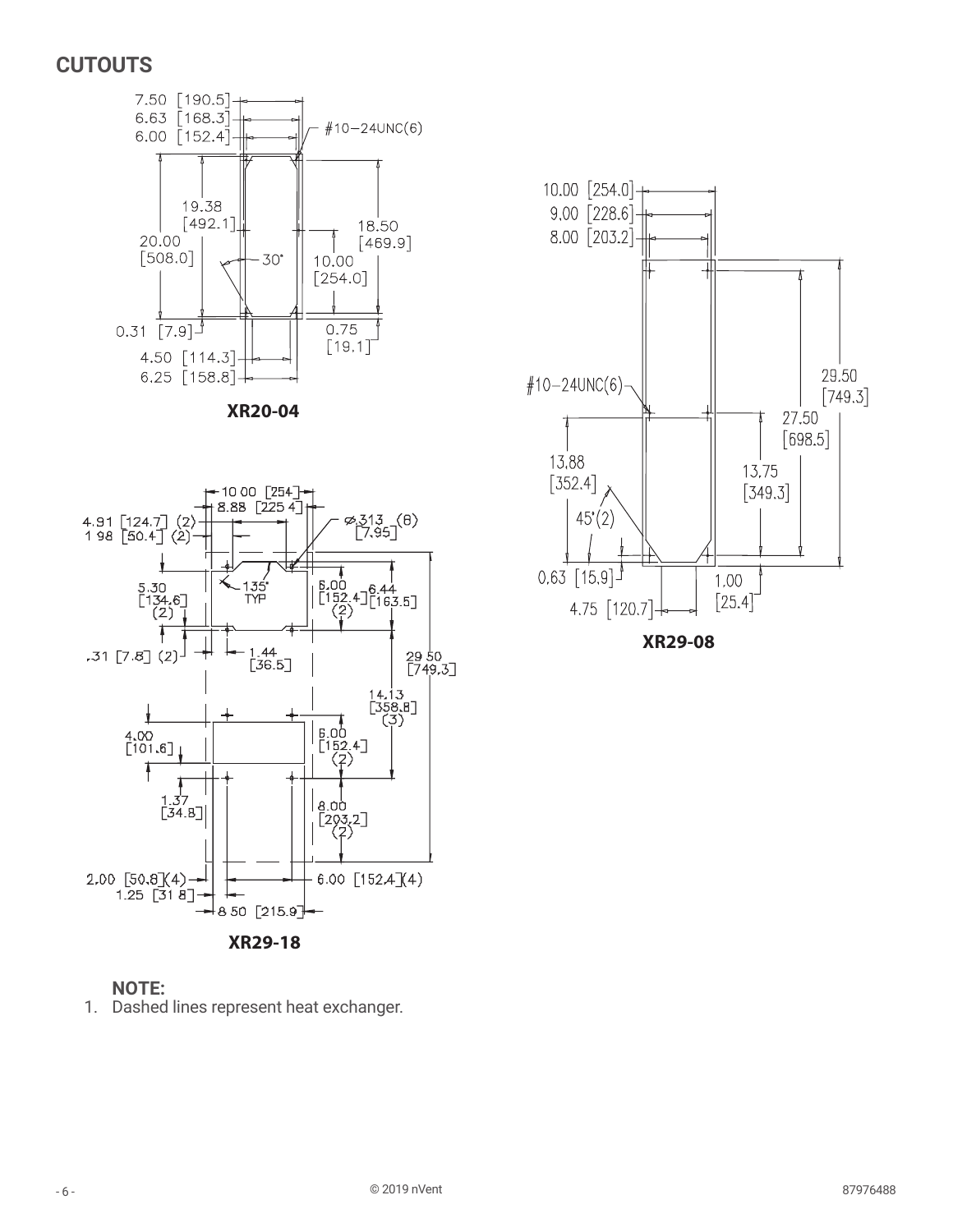#### <span id="page-6-0"></span>**CUTOUTS**



**XR47-24**



**XR60-55 / XR60-84**



**XR47-35**